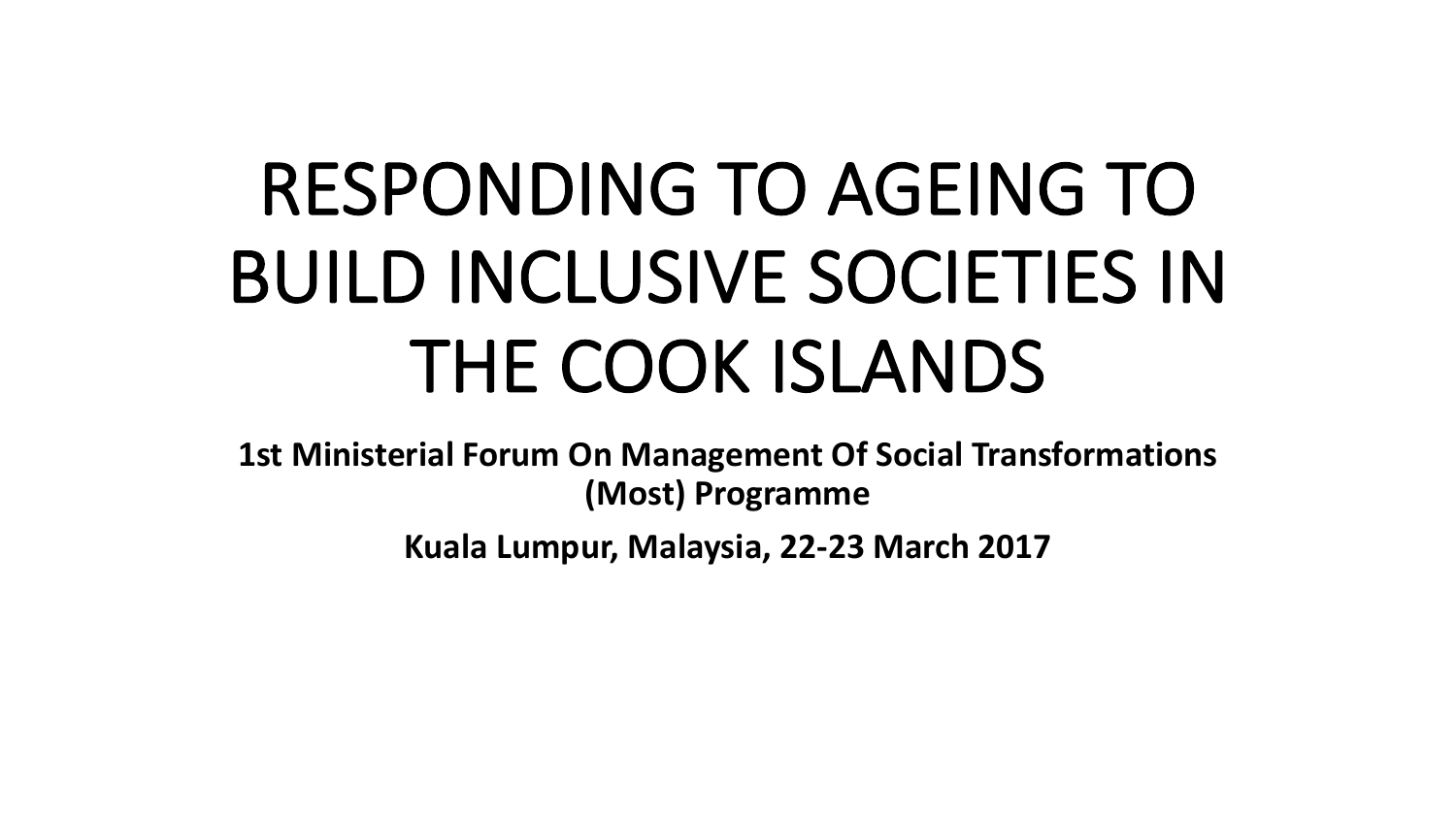#### BACKGROUND

- Cook Islands 15 remote islands
	- 11 inhabited
	- scattered across 2 million  $km<sup>2</sup>$
- Population under 15,000
	- largest island (Rarotonga) with 10,000 people
	- smallest atoll (Palmerston) of less than 50
- 70,000 live in New Zealand and 20,000 in Australia
- Tourism is the key industry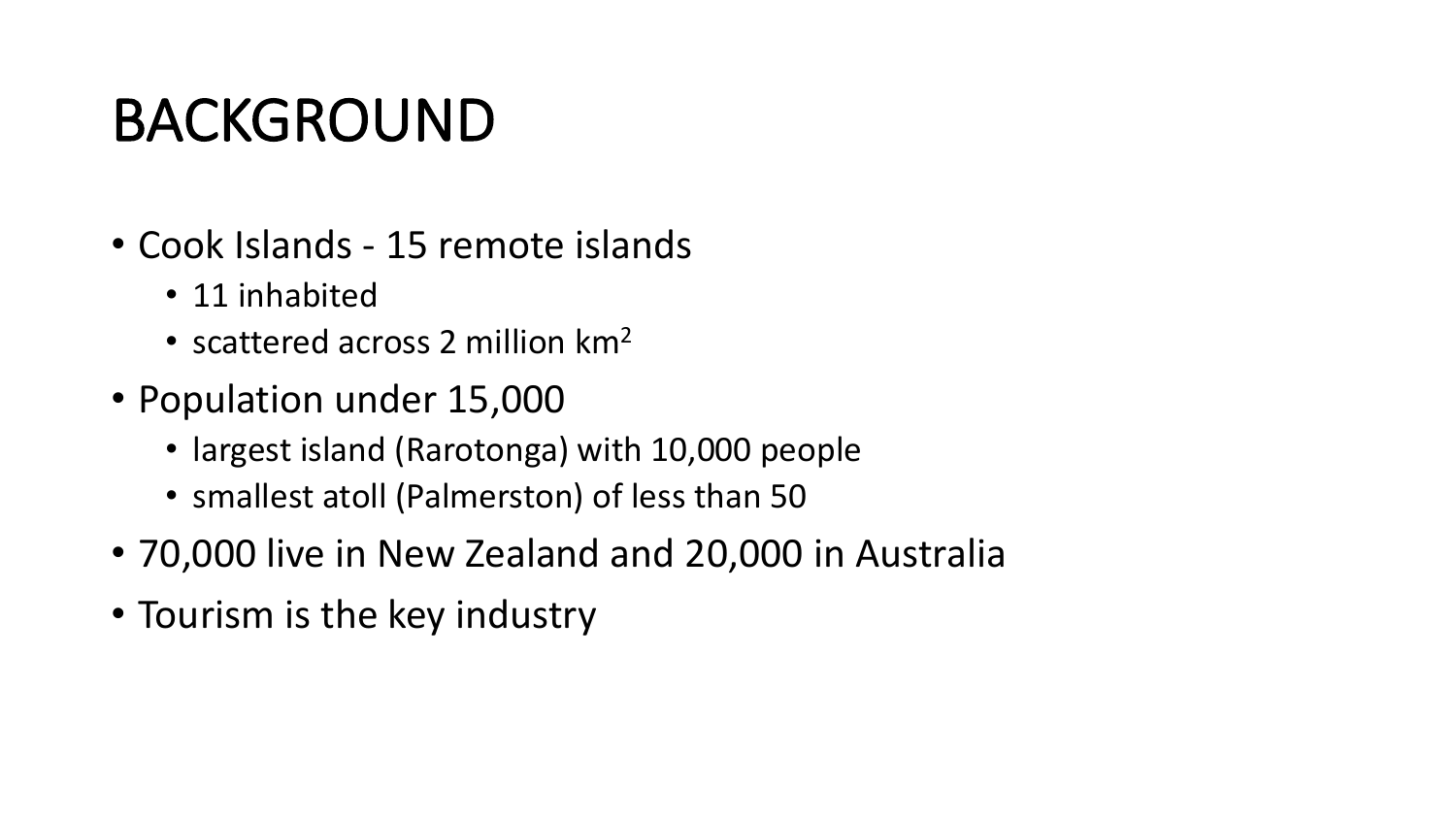## DEMOGRAPHIC AGEING PROFILE

- Aged 60 and over is increasing
	- $\cdot$  9.2% in 1996
	- $\cdot$  12.6% in 2011
	- 22.8% by 2050 (estimate)
- Three key reasons:
	- Continuous low birth rate
	- High out-migration High levels of out-migration abroad, since the opening of our international in 1974, have diminished the number of family members available to care for older relatives.
	- Improved health care people living longer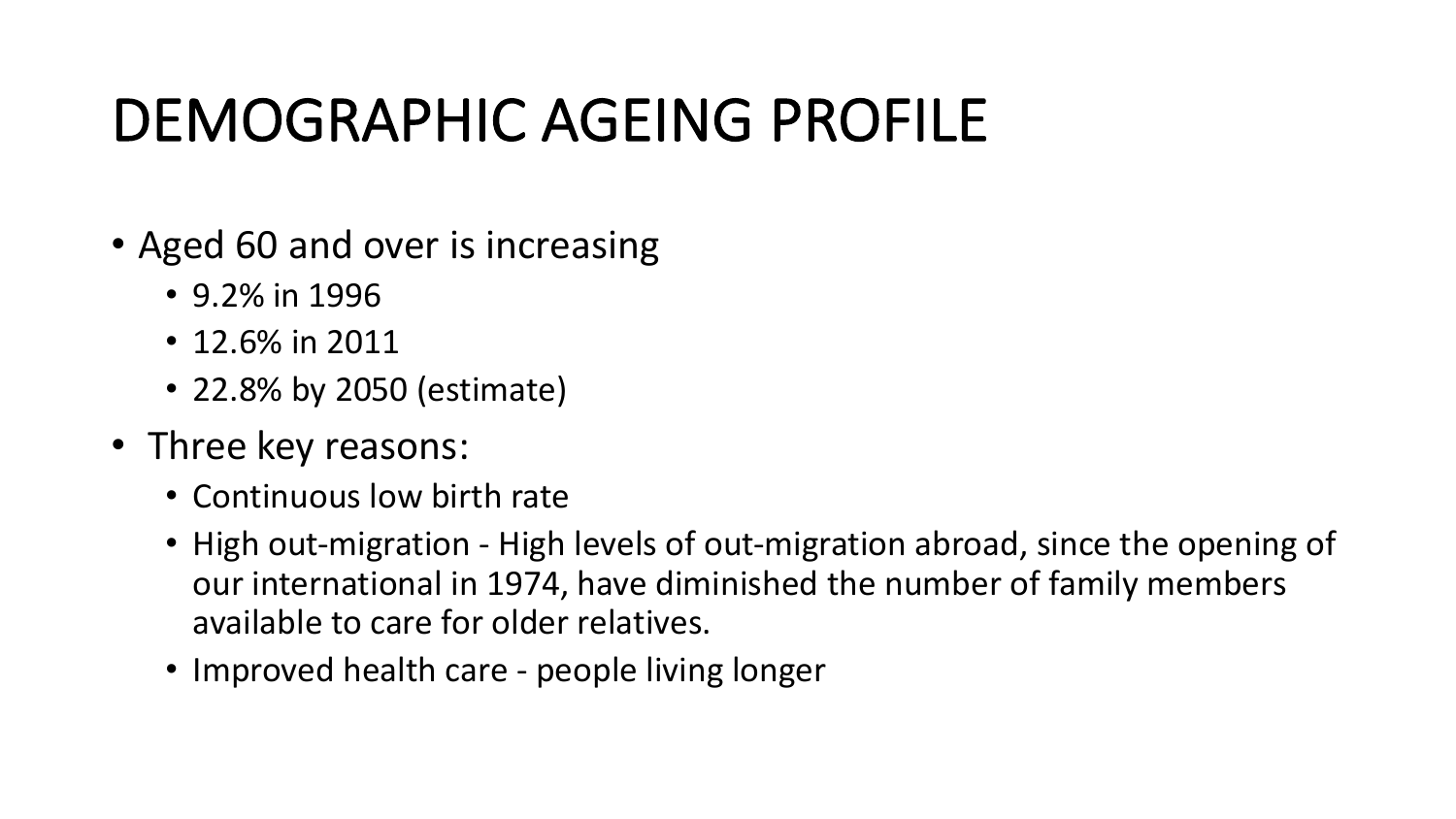## GENDER IMPLICATIONS OF AGEING

- Women live longer than men by some six years
	- women's life expectancy at 78.4 years and men's 71.5 years
- At age 65 and older:
	- 20% of males were widowed
	- 44% of females were widowed
- Higher level of dependent older women who may also be vulnerable to poverty
- Older women typically the main care-givers of older persons, spouses and grand-children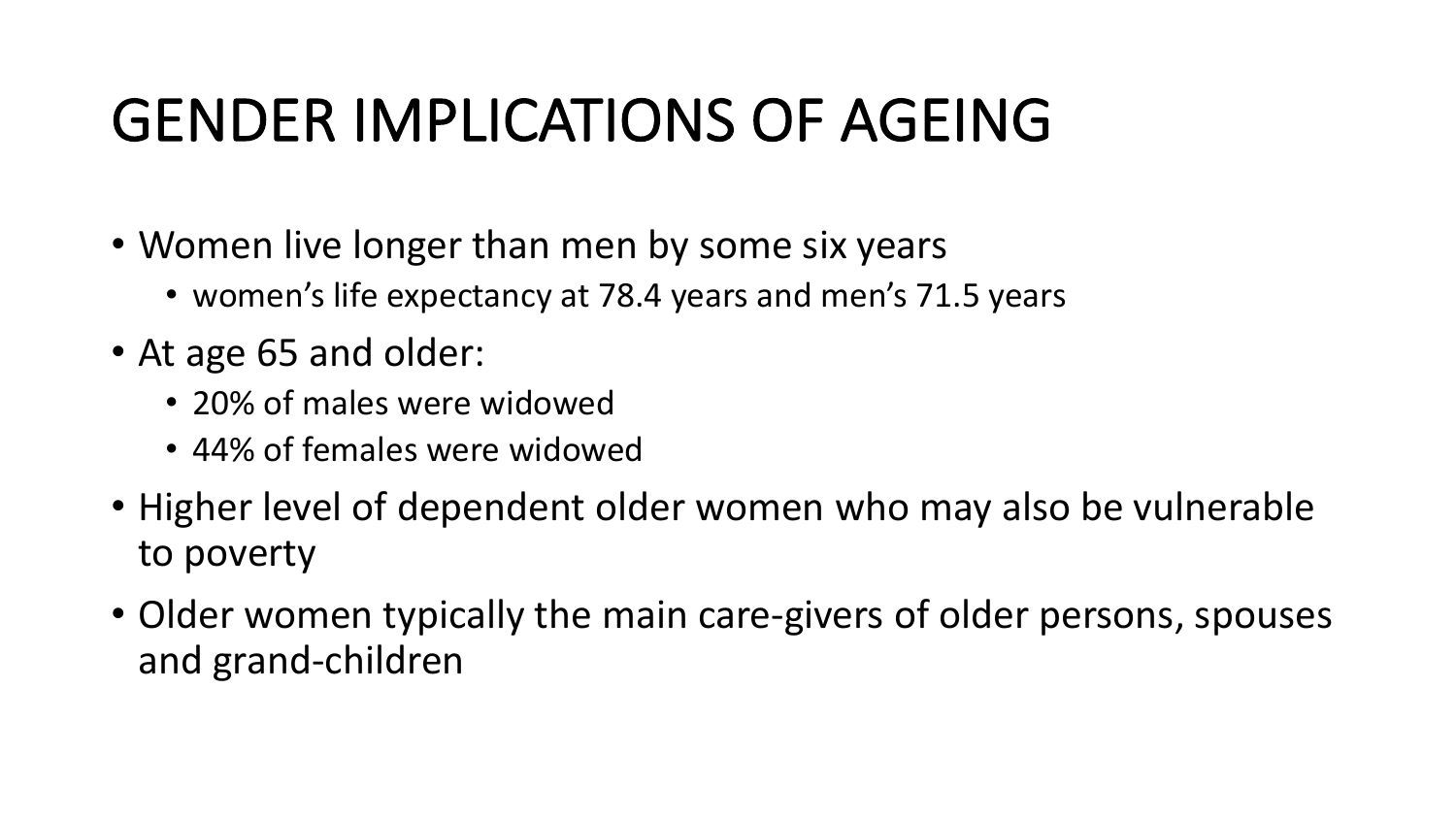### AGEING AND DISABILITY

- Health needs change as people age
	- more and different specialized services are required
	- Proportion of people with a disability increases with age
	- from age 45 the proportion of the population with a disability increased continuously until it reached about 33% of the population, aged 75 and over.
- Cook Islands National Policy on Disability sensitive to needs of older persons
	- Provides training and support for care-givers
	- Priorities access to buildings and public spaces
	- prevention measures
	- caring for the most vulnerable including women and girls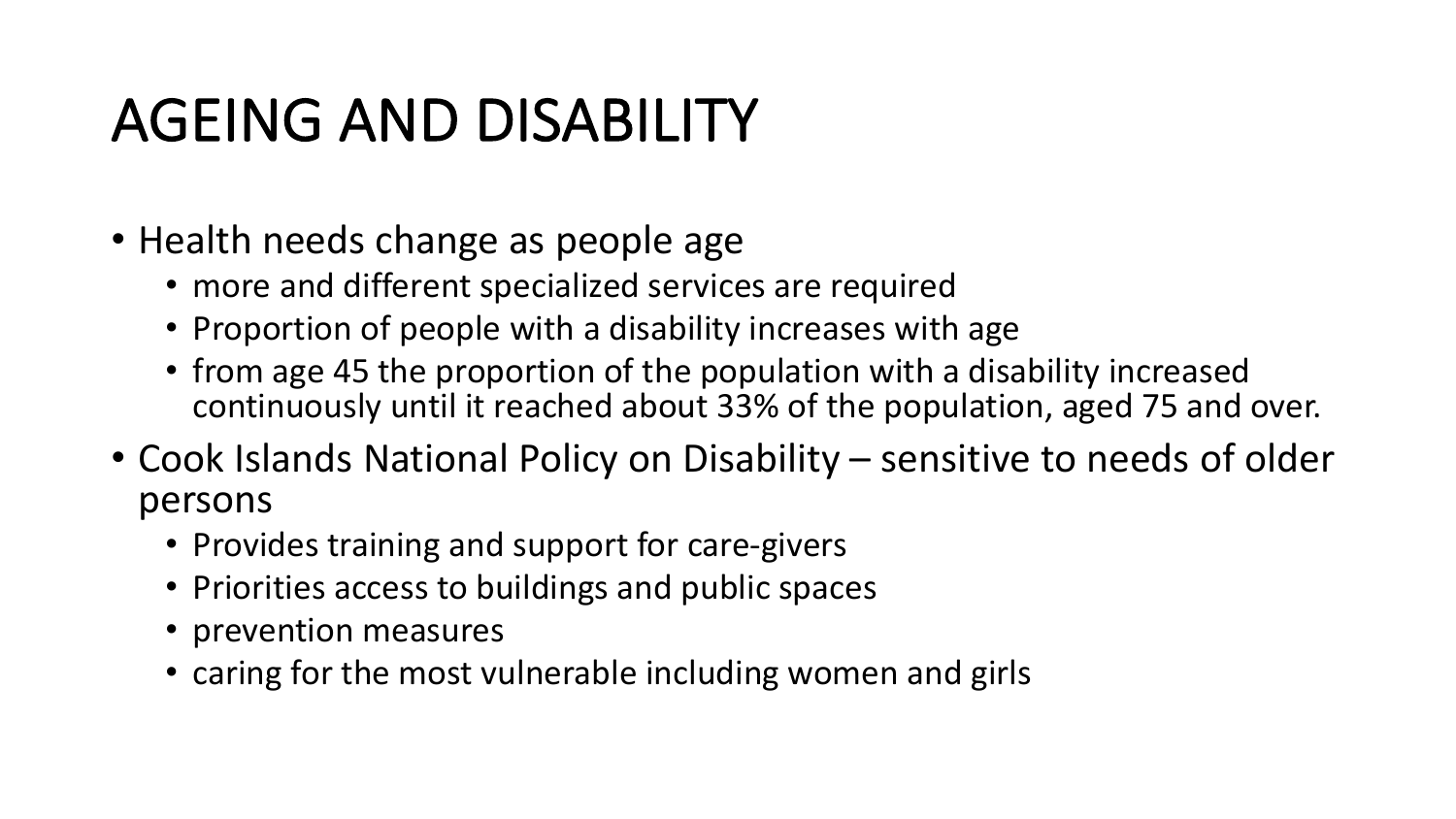# National Policy on Ageing 2012

- Vision A healthy, empowered and active older population supported to live a quality life with dignity and respect
- Priority Area 3 support to families to provide quality care for older persons
- Priority Area 4 health care
- Priority Area 5 financial security
	- Old age pension from the age of 60.
	- 10% of total Government operating expenditure on social welfare payments (80% on the Old Age Pension)
	- The current pension rates are: 60-69 US\$350 a month; 70 and over US \$460 a month
- Fiscal sustainability issues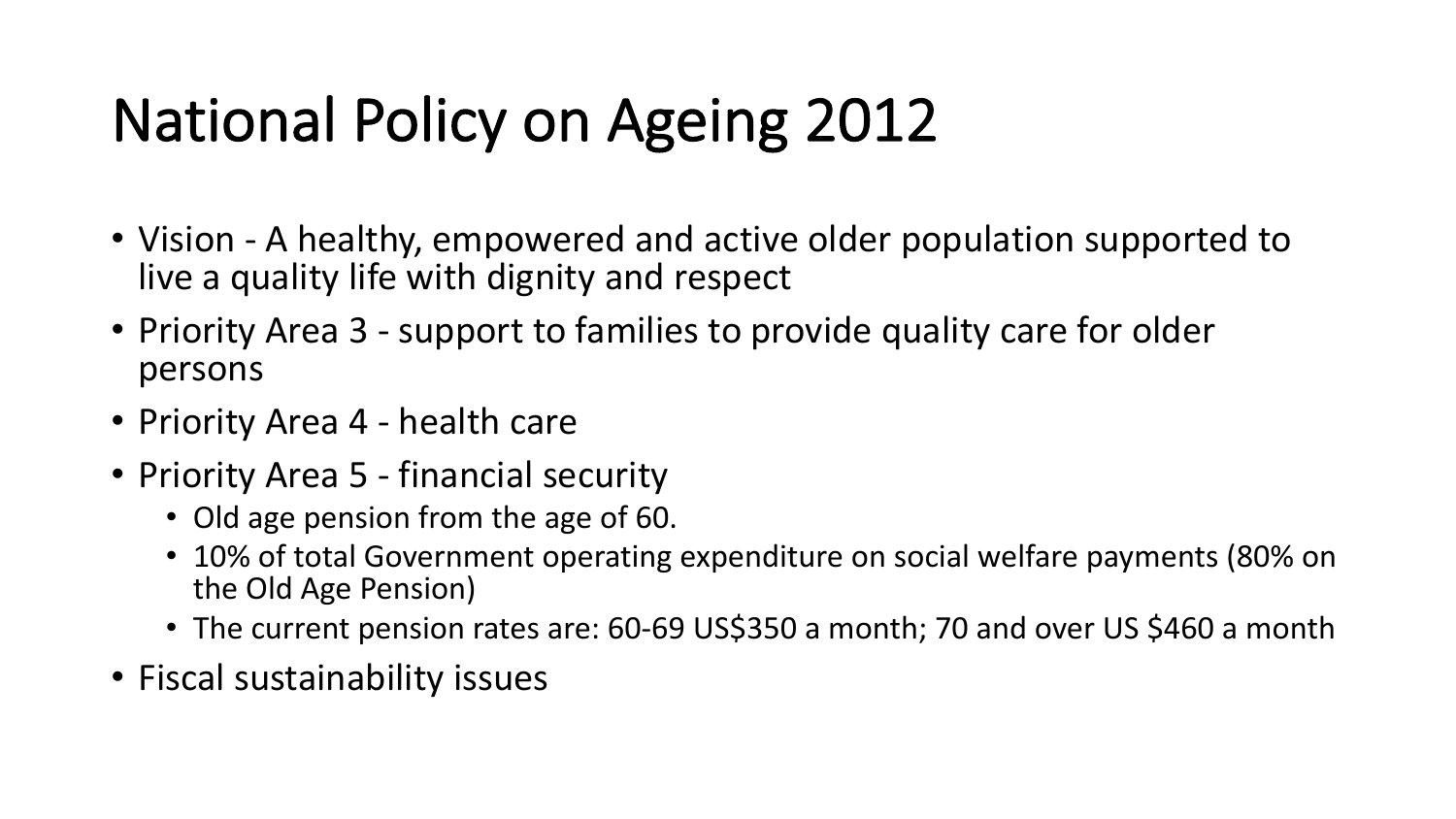# Opportunities

Cook Islands National Sustainable Development Plan (Goal 9) - Accelerate gender equality, reduce vulnerabilities of persons with disabilities, youth and elderly

- Adequacy of our current pension rates
- Assessing long term fiscal affordability
- Encourage personal retirement savings
- Encourage older persons to remain longer in the workforce
- Encourage healthy ageing
- Formalize the care-giving economy
- Empowering women participation in the labour force
- Closing the gender pay gap
- More women in parliament and leadership roles